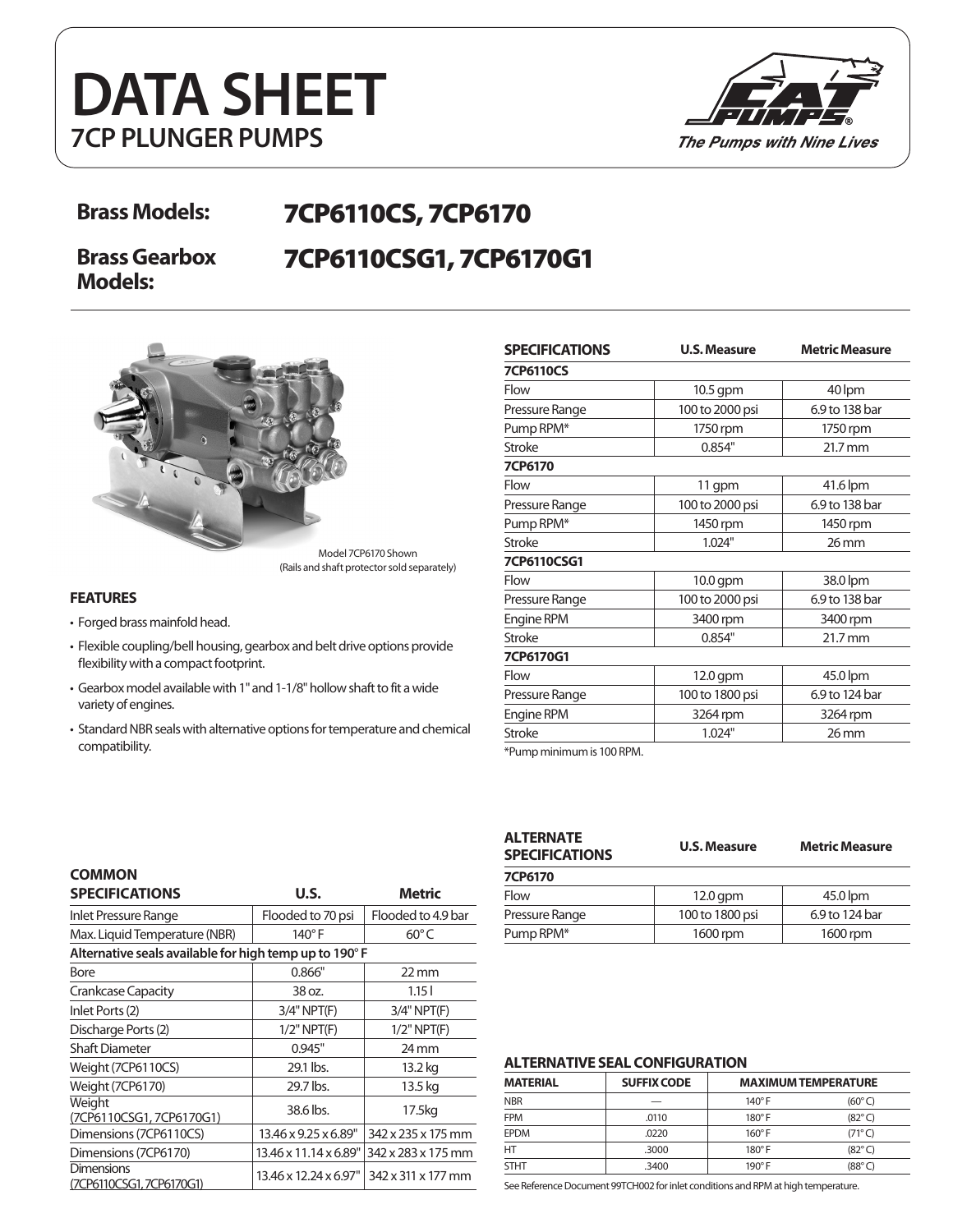### **PARTS LIST**

| <b>ITEM</b>     | P/N              | <b>MATL</b>                 | <b>DESCRIPTION</b>                                                               | <b>QTY</b>         |
|-----------------|------------------|-----------------------------|----------------------------------------------------------------------------------|--------------------|
| 2               | 30067            | STL                         | Key (M8x7.5x25)                                                                  | 1                  |
| 5               | 126540           | <b>STCPR</b>                | Screw, HHC Sems (M8x20)                                                          | 8                  |
| 8               | 131405           | <b>ALE</b>                  | Cover, Bearing (See Tech Bulletin 123)                                           | 1/2                |
| 9               | 49503            | <b>FBR</b>                  | Shim, Split, 2-Pc, Outer (See Tech Bulletin 123)                                 | $0 - 6$            |
| $\overline{10}$ | 12393<br>49190   | <b>NBR</b><br><b>NBR</b>    | O-Ring, Bearing Cover - 70D<br>Seal, Oil Crankshaft                              | 2                  |
| 11<br>12        | 49504            | S                           | Shim, Split, 2-Pc, Inner (See Tech Bulletin 123)                                 | 1/2<br>$0 - 4$     |
| 15              | 63479            | <b>STL</b>                  | Bearing, Roller                                                                  | $\overline{2}$     |
| 20              | 48727            | <b>TNM</b>                  | Rod, Connecting Assy [2/03]                                                      | 3                  |
| 25              | 49498            | <b>FCM</b>                  | Crankshaft, Single-End (M21.7) (7CP6110CS, 7CP6110CSG1)                          | 1                  |
|                 | 49649            | <b>FCM</b>                  | Crankshaft, Single-End (M26) (7CP6170G1)                                         | 1                  |
|                 | 46963            | <b>FCM</b>                  | Crankshaft, Dual-End (M26) (7CP6170)                                             | 1                  |
| 30              | 131407           | <b>ALE</b>                  | Cover, Blind Bearing (7CP6110CS, 7CP6110CSG1, 7CP6170G1) (See Tech Bulletin 123) | 1                  |
| 31<br>32        | 828710           | ABS                         | Protector, Oil Cap w/Foam Gasket                                                 | $\mathcal{I}$      |
| 33              | 43211<br>14177   | <b>NBR</b>                  | Cap, Oil Filler<br>O-Ring, Oil Filler Cap - 70D                                  | $\mathbf{1}$<br>1  |
| 36              | 129343           | <b>RBR</b>                  | Gasket, Flat                                                                     | 1                  |
| 37              | 92241            | PC                          | Gauge, Oil, Bubble w/Gasket - 80D                                                | 1                  |
| 38              | 44428            | <b>NBR</b>                  | Gasket, Flat, Oil Gauge - 80D                                                    | $\mathbf{1}$       |
| 39              | 49948            | ABS                         | Stick, Dip [11/12] (See Reference Bulletin 005)                                  | 1                  |
| 40              | 125824           | <b>STCPR</b>                | Screw, HHC Sems (M6x16)                                                          | 4                  |
| 48              | 25625            | <b>STCP</b>                 | Plug, Drain (1/4"x19BSP)                                                         | 1                  |
| 49              | 23170            | <b>NBR</b>                  | O-Ring, Drain Plug - 70D                                                         | 1                  |
| 50<br>51        | 131403<br>14030  | <b>ALE</b><br><b>NBR</b>    | Cover, Rear (See Tech Bulletin 123)<br>O-Ring, Rear Cover - 70D                  | 1<br>1             |
| 53              | 131400           | <b>ALE</b>                  | Crankcase (See Tech Bulletin 123)                                                | 1                  |
| 64              | 46969            | <b>CM</b>                   | Pin, Crosshead                                                                   | 3                  |
| 65              | 46968            | <b>BBNP</b>                 | Rod, Plunger                                                                     | 3                  |
| 70              | 48281            | <b>NBR</b>                  | Seal, Oil Crankcase                                                              | 3                  |
| 75              | 43328            | S                           | Slinger, Barrier                                                                 | 3                  |
| 90              | 48559            | $\overline{CC}$             | Plunger, Ceramic (M22x55)                                                        | 3                  |
| 95              | 126555           | <b>STCPR</b>                | Stud, Plunger Retainer (M6x50)                                                   | 3                  |
| 96              | 43235            | <b>PTFE</b>                 | Back-up-Ring, Plunger Retainer                                                   | 3                  |
| 97              | 17399<br>14160   | <b>NBR</b><br><b>FPM</b>    | O-Ring, Plunger Retainer - 80D<br>O-Ring, Plunger Retainer - 80D                 | 3<br>3             |
|                 | 46204            | EPDM                        | O-Ring, Plunger Retainer - 70D                                                   | 3                  |
| 98              | 45891            | CU                          | Gasket                                                                           | 3                  |
| 99              | 46504            | S                           | Retainer, Plunger (M6)                                                           | 3                  |
| 100             | 46964            | <b>NY</b>                   | Retainer, Seal                                                                   | 3                  |
| 106             | 49644            | <b>NBR</b>                  | Seal, LPS w/SS-Spg                                                               | 3                  |
|                 | 49704            | <b>FPM</b>                  | Seal, LPS w/SS-Spq                                                               | 3                  |
|                 | 48650            | <b>EPDM</b>                 | Seal, LPS w/SS-Spq                                                               | 3                  |
|                 | 76704<br>48279   | ST<br>BB                    | Seal, LPS w/S-Spq                                                                | 3                  |
| 120<br>121      | 13984            | <b>NBR</b>                  | Case, Seal<br>O-Ring, Seal Case - 70D                                            | 3<br>3             |
|                 | 14333            | <b>FPM</b>                  | O-Ring, Seal Case                                                                | 3                  |
|                 | 48649            | EPDM                        | O-Ring, Seal Case                                                                | 3                  |
| 127             | 48278            | <b>STG</b>                  | V-Packing                                                                        | 6                  |
| 128             | 48280            | BB                          | Adapter, Male                                                                    | 3                  |
| 162             | 43248            | PTFE                        | Back-up-Ring, Seat                                                               | 6                  |
| 163             | 43249            | <b>NBR</b>                  | O-Ring, Seat - 80D                                                               | 6                  |
|                 | 44383            | <b>FPM</b><br>EPDM          | O-Ring, Seat - 70D                                                               | 6                  |
| 164             | 46206<br>44718   | S                           | O-Ring, Seat - 70D<br>Seat                                                       | 6<br>6             |
| 166             | 43721            | $\overline{s}$              | Valve                                                                            | 6                  |
| 167             | 43751            | S                           | Spring                                                                           | 6                  |
| 168             | 44564            | <b>PVDF</b>                 | Retainer, Spring                                                                 | 6                  |
| 172             | 17617            | <b>NBR</b>                  | O-Ring, Valve Plug - 90D                                                         | 6                  |
|                 | 11691            | <b>FPM</b>                  | O-Ring, Valve Plug - 90D                                                         | 6                  |
|                 | 46207            | EPDM                        | O-Ring, Valve Plug - 70D                                                         | 6                  |
| 174             | 43850            | BB                          | Plug, Valve                                                                      | 6                  |
| 185             | 48274            | FBB                         | Head, Manifold                                                                   | 1                  |
| 188<br>250      | 126513<br>120220 | <b>STCPR</b><br><b>STCP</b> | Screw, HSH (M8x70)<br>Protector, Shaft (Model 7CP6170 only)                      | 8<br>$\mathcal{I}$ |
| 260             | 30613            | <b>STZPR</b>                | Mount, Rail, Assy                                                                | $\mathcal{I}$      |
| 269             | 30206            | F                           | Pulley (10") (See Tech Bulletin 003)                                             | 1                  |
| 274             | 33000            | STL                         | Hub, "H", M24 (Keyway M8) (See Tech Bulletin 003)                                | $\mathcal{I}$      |
| 283             | 34334            |                             | Kit, Oil Drain (3/8" x 24) (See Individual Data Sheet)                           | $\mathcal{I}$      |
| 299             | 816764           | FBB                         | Head, Complete w/NBR O-Rings and Seals                                           | $\mathcal{I}$      |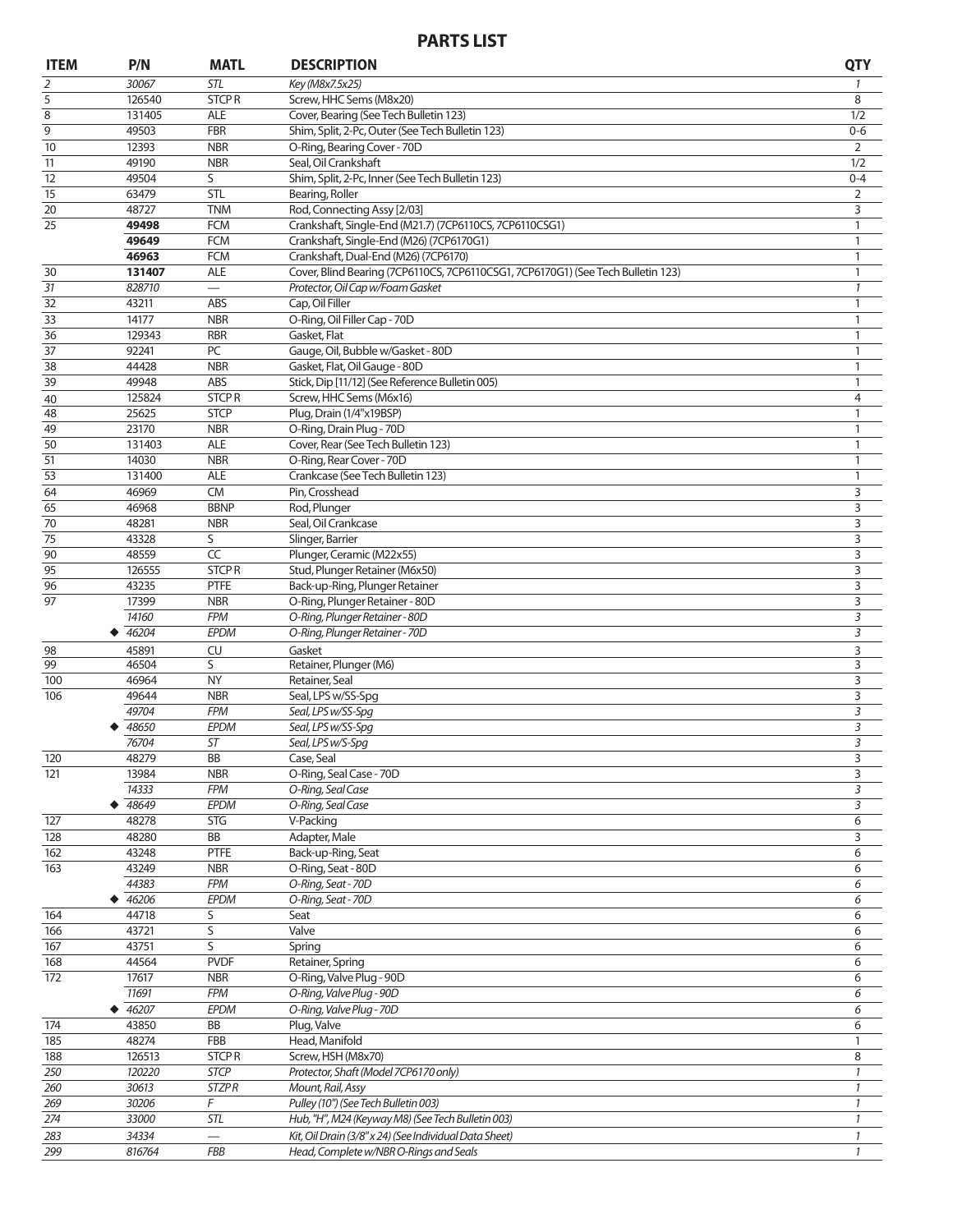

| <b>ITEM</b> | P/N   | <b>MATL</b> | <b>DESCRIPTION</b>                                                                             | <b>QTY</b> |
|-------------|-------|-------------|------------------------------------------------------------------------------------------------|------------|
| 300         | 76933 | <b>NBR</b>  | Kit, Seal (Inclds: 97, 106, 121, 127) Standard                                                 |            |
|             | 76950 | <b>FPM</b>  | Kit, Seal (Inclds: 97, 106, 121, 127).0110                                                     |            |
|             | 31936 | EPDM*       | Kit, Seal (Inclds: 97, 106, 121, 127).0220                                                     |            |
|             | 76068 | <b>STHT</b> | Kit, Seal (Inclds: 97, 106, 121, 127).3400                                                     |            |
| 310         | 34920 | <b>NBR</b>  | Kit, Valve Pre-Assembled (Inclds: 162, 163, 164, 166, 167, 168, 172) Standard, .3400           |            |
|             | 31256 | <b>FPM</b>  | Kit, Valve Pre-Assembled (Inclds: 162, 163, 164, 166, 167, 168, 172).0110                      |            |
|             | 31253 | <b>EPDM</b> | Kit, Valve Pre-Assembled (Inclds: 162, 163, 164, 166, 167, 168, 172).0220                      |            |
| 500         | 8081  |             | Gearbox (See Individual Data Sheet)                                                            |            |
|             | 6107  |             | Oil, Bottle (21 oz.) ISO 68 Hydraulic (Fill to specified crankcase capacity prior to start-up) | $1 - 2$    |

Bold print part numbers are unique to a particular pump model. *Italics are optional items*. [] Date of latest production change.  $\bullet$  Silicone oil/grease required. †Production parts are diffrent than repair parts. R Components comply with RoHS Directive. \*Review individual parts in each kit for material code identification. For additional technical information see www.catpumps.com/literature/tech-bulletins. View Reference Bulletin 005.

MATERIAL CODES (Not Part of Part Number): ABS=ABS Plastic ALE=Aluminum Epoxy BB=Brass BBNP=Brass/Nickel Plated CC=Ceramic CM=Chrome-moly CU=Copper EPDM=Ethylene Propylene Diene Monomer F=Cast Iron FBB=Forged Brass FBR=Fiber FCM=Forged Chrome-moly FPM=Flourocarbon NBR=Medium Nitrile (Buna-N) NY= Nylon PC=Poly Carbonate PTFE=Pure Polytetrafluoroethylene PVDF=Polyvinylidene Fluoride RBR=Rubber S=304SS ST= Special PTFE STG=Special Blend PTFE White STHT=Special PTFE High Temp STL=Steel

STCP=Steel/Chrome Plated STZP=Steel/Zinc Plated TNM=Special High Strength